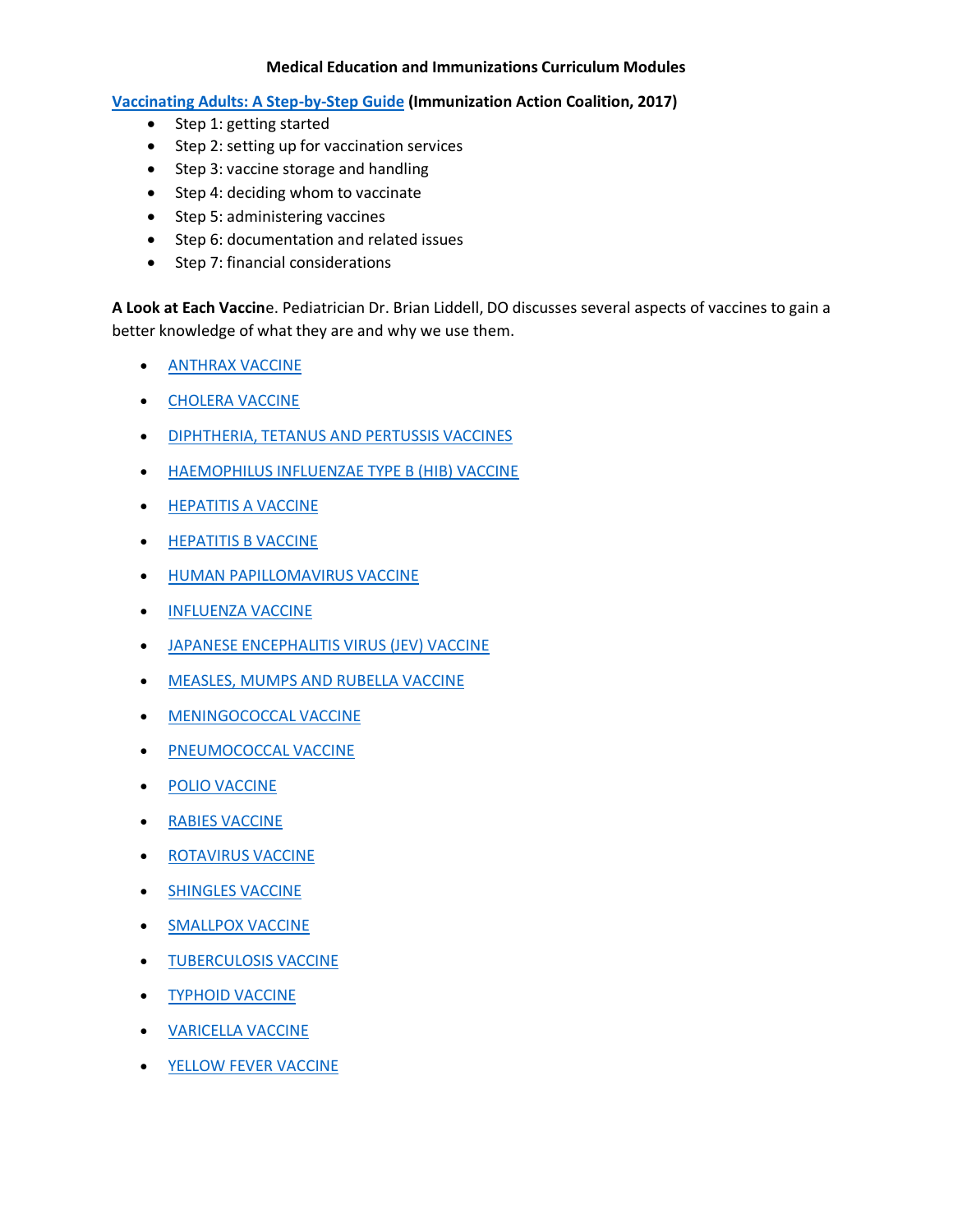## **[MedEdPortal](https://www.mededportal.org/)**

**Immunization [Basics and Case-Based Discussion](https://www.mededportal.org/doi/10.15766/mep_2374-8265.9983)** Published: December 19, 2014

**[Immunization](https://www.mededportal.org/doi/10.15766/mep_2374-8265.9230) TBL Exercise** Published: September 7, 2012

**[A Flipped Classroom and Case-Based Curriculum to Prepare Medical Students for Vaccine-Related](https://www.mededportal.org/doi/10.15766/mep_2374-8265.10582)  [Conversations with Parents](https://www.mededportal.org/doi/10.15766/mep_2374-8265.10582)** Published: May 16, 2017

**[A Multicomponent Intervention to Improve Pneumococcal Vaccination Knowledge Among Internal](https://www.mededportal.org/doi/10.15766/mep_2374-8265.10414)  [Medicine Residents](https://www.mededportal.org/doi/10.15766/mep_2374-8265.10414)** Published: June 10, 2016

**[Pediatric Well-Child Interview Standardized Patient Scenarios](https://www.mededportal.org/doi/10.15766/mep_2374-8265.9725)** Published: March 13, 2014

**[Practice-Based Learning and Improvement: Improving Residents' Performance in Providing Preventive](https://www.mededportal.org/doi/10.15766/mep_2374-8265.1131)  [Care Through a Web-Based Chart Audit System](https://www.mededportal.org/doi/10.15766/mep_2374-8265.1131)** Published: October 29, 2008

**[Pediatric Health Supervision Curriculum: Instructor's Guide, Student Resources, Faculty Resources,](https://www.mededportal.org/doi/10.15766/mep_2374-8265.9752)  [and Assessment Tools](https://www.mededportal.org/doi/10.15766/mep_2374-8265.9752)** Published: April 2, 2014

**[Modified Objective Structured Clinical Examination for Pediatric Interns](https://www.mededportal.org/doi/10.15766/mep_2374-8265.9488)** Published: August 14, 2013

**[Modified Objective Structured Clinical Examination for PL-2 Pediatric Residents](https://www.mededportal.org/doi/10.15766/mep_2374-8265.10069)** Published: April 1, 2015

**[Preventative Care Objective Structured Clinical Examination \(OSCE\) Based on USPSTF Guidelines](https://www.mededportal.org/doi/10.15766/mep_2374-8265.9185)  [December 2011](https://www.mededportal.org/doi/10.15766/mep_2374-8265.9185)** Published: July 2, 201[2](https://www.mededportal.org/doi/10.15766/mep_2374-8265.10787)

**[Human Papillomavirus: From Basic Science to Clinical Management for Preclinical Medical Students](https://www.mededportal.org/doi/10.15766/mep_2374-8265.10787)**  Published: December 21, 2018

**[Modified Objective Structured Clinical Examinations for PL-3 Pediatric Residents](https://www.mededportal.org/doi/10.15766/mep_2374-8265.10382)** Published: April 22, 2016

**[Vaccine Curriculum to Engage Vaccine-Hesitant Families: Didactics and Communication Techniques](https://www.mededportal.org/doi/10.15766/mep_2374-8265.10400)  [With Simulated Patient Encounter](https://www.mededportal.org/doi/10.15766/mep_2374-8265.10400)** Published: May 18, 2016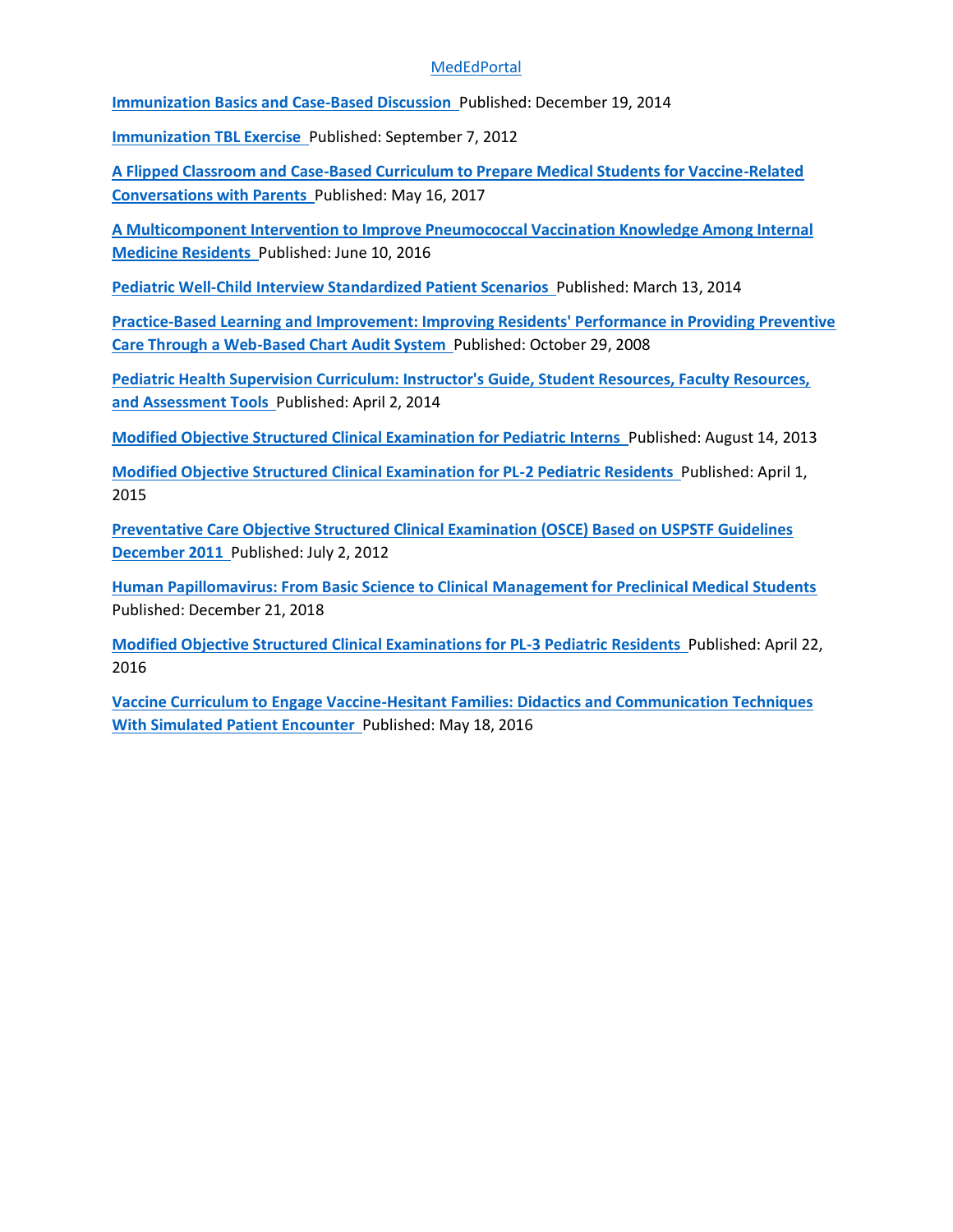### **References on Vaccines for Vulnerable Populations**

### **Immunization Podcasts**

## **Doc Doc Goose**: *[Measles, Myths, and Rumors](http://www.ddgpodcast.com/episodes/2019/4/7/episode-8-measles-myths-and-rumors)*

In this light-hearted podcast, a family medicine doctor (doc), a physical therapist (doc) and an architect (goose) help the general population understand healthcare topics. In the episode *[Measles, Myths, and](https://www.ddgpodcast.com/episodes/2019/4/7/episode-8-measles-myths-and-rumors)  [Rumors](https://www.ddgpodcast.com/episodes/2019/4/7/episode-8-measles-myths-and-rumors)*, pediatrician Dr. Brian Liddell joins the group to answer questions about vaccines. The episode explores several aspects of vaccines to help parents gain a better knowledge of what they are and why the medical community uses them.

## Science Vs: Vaccines – [Are They Safe?](https://gimletmedia.com/shows/science-vs/n8ho59/vaccines-are-they-safe)

Want some straight talk based on research? In each episode of Science Vs, science journalist Wendy Zukerman pits facts against fads, trends and rumors. Like a good scientist, she's doesn't make assumptions or sugar coat the truth – and as a bonus, her Australian accent is fun to listen to. In the episode Vaccines - [Are They Safe?,](https://gimletmedia.com/shows/science-vs/n8ho59/vaccines-are-they-safe) Wendy digs into vaccine concerns and presents unbiased conclusions based on the evidence. This episode is from 2017, but the issues covered are just as relevant today. Make sure you listen all the way to the end.

Dr. Boonstra's Routine [Immunization](https://www.unitypoint.org/blankchildrens/pedsgeekmd-article.aspx?id=40db0f95-f142-4126-83f2-ebae9fedb947&Are+Routine+Vaccines+Important+During+the+COVID-19+Pandemic%253f) During the Pandemic article. Undark [magazine](https://undark.org/2020/04/16/anti-vaccine-covid-19/) article

**Talking about Vaccines with Dr. Stanley Plotkin. Dr. Plotkin is the doctor who invented the rubella vaccine now working to fight the coronavirus. In these short videos, Dr. Stanley Plotkin, Professor Emeritus, Department of Pediatrics at the University of Pennsylvania, answers questions about vaccines.**

- **[What is an adjuvant, and why are they used in vaccines?](https://www.chop.edu/centers-programs/vaccine-education-center/video/what-adjuvant-and-why-are-they-used-vaccines)**
- **[How is a vaccine processed by the body](https://www.chop.edu/centers-programs/vaccine-education-center/video/how-vaccine-processed-body-when-it-given-shot) when it is given as a shot?**
- **[How can we still use a fetal cell line from the 1960s to make vaccines today?](https://www.chop.edu/centers-programs/vaccine-education-center/video/how-can-we-still-use-fetal-cell-line-1960s-make-vaccines-today)**
- **[What does it mean when a vaccine trial is double-blinded?](https://www.chop.edu/centers-programs/vaccine-education-center/video/what-does-it-mean-when-vaccine-trial-double-blinded)**
- **[How do clinical trials work?](https://www.chop.edu/centers-programs/vaccine-education-center/video/how-do-clinical-trials-work)**
- **[What does the FDA monitor during vaccine clinical trials?](https://www.chop.edu/centers-programs/vaccine-education-center/video/what-does-fda-monitor-during-vaccine-clinical-trials)**

## **Measles, Myths, and Rumors**

DDG Podcast 6:53 1:16:21 [Download](https://media.blubrry.com/doc_doc_goose/static1.squarespace.com/static/5b49146a5417fcb696f9eb24/t/5cad6059ee6eb045378be9da/1554866627010/Measles%2C+Myths%2C+and+Rumors.mp3/original/Measles%2C+Myths%2C+and+Rumors.mp3?download=true)

## **[Get Your Flu Vaccine](https://tools.cdc.gov/medialibrary/index.aspx#/media/id/304098) [4 MB, 4 min 16 sec]**

Flu season is here and it's time for most of us to get vaccinated. Each year, hundreds of thousands of people in the US get influenza and several thousand die from the disease. In this podcast, Dr. Erin Kennedy discusses the importance of getting an annual flu vaccine.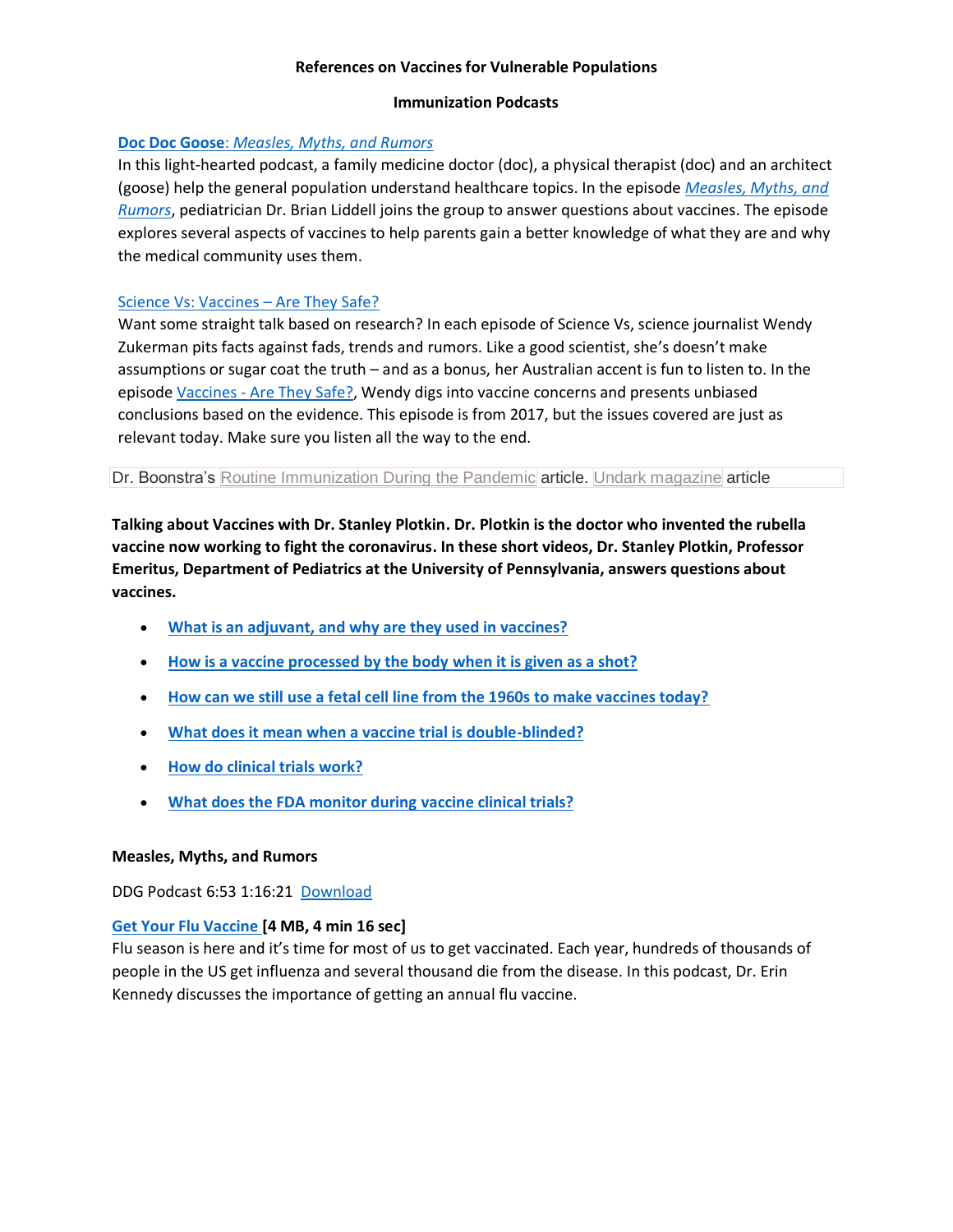## **LBGTQ**

Which vaccinations does CDC recommend for gay and bisexual men?

## **Hepatitis A and Hepatitis B vaccinations**

Two doses of the Hepatitis A vaccine are needed for lasting protection and the doses should be given at least six months apart.

A series of three doses of the Hepatitis B vaccine are usually given providing long-lasting protection.

There is also a combination vaccine for both Hepatitis A and Hepatitis B. It is usually given as a series of three doses in order to provide lasting protection.

**[INFLUENZA VACCINATION AMONG LGBTT COMMUNITIES.](https://blog.lgbthealthlink.org/2014/09/11/influenza-vaccination-among-lgbtt-communities/)** Seasonal flu. The vaccine is a single dose shot given before the start of the flu season in the fall.

**Human papillomavirus (HPV)** Microscopic Human Papilloma Viruses (HPV)

The human papillomavirus (HPV) vaccine is also available for gay, bisexual, and other men who have sex with men up to 26 years of age to prevent genital warts and other HPV-associated diseases and conditions such as oropharyngeal or anal cancerexternal icon. The HPV vaccine is given as a three-dose series over six months. It is best to be vaccinated before your first sexual contact, but later vaccination can still protect you if you have not been exposed to HPV.

**Los Angeles LGBT Center Partners with LA County to Encourage Gay/Bisexual Men and Transgender People to Get [Meningitis Vaccine](https://lalgbtcenter.org/health-services/medical-services/vaccine)** 

## **References**

Jones J, Poole A, Lasley-Bibbs V, Johnson M. LGBT health and vaccinations: Findings from a community [health survey of Lexington-Fayette County, Kentucky, USA](https://www.sciencedirect.com/science/article/pii/S0264410X16002358?via%3Dihub). Vaccine. 2016;34(16):1909-1914. doi:10.1016/j.vaccine.2016.02.054

Srivastav A, O'Halloran A, Lu PJ, Williams WW, Hutchins SS. [Vaccination differences among U.S. adults by](https://www.ncbi.nlm.nih.gov/pmc/articles/PMC6405200/pdf/pone.0213431.pdf)  [their self-identified sexual orientation, National Health Interview Survey, 2013-2015.](https://www.ncbi.nlm.nih.gov/pmc/articles/PMC6405200/pdf/pone.0213431.pdf) PLoS One. 2019;14(3):e0213431. Published 2019 Mar 7. doi:10.1371/journal.pone.0213431

Reiter PL, Gower AL, Kiss DE, et al. [A Web-Based Human Papillomavirus Vaccination Intervention for](https://www.ncbi.nlm.nih.gov/pmc/articles/PMC7063529/?report=printable)  [Young Gay, Bisexual, and Other Men Who Have Sex With Men: Protocol for a Randomized Controlled](https://www.ncbi.nlm.nih.gov/pmc/articles/PMC7063529/?report=printable)  [Trial](https://www.ncbi.nlm.nih.gov/pmc/articles/PMC7063529/?report=printable). JMIR Res Protoc. 2020;9(2):e16294. Published 2020 Feb 24. doi:10.2196/16294

Reiter PL, Katz ML, Bauermeister JA, Shoben AB, Paskett ED, McRee AL. [Increasing Human](https://www.ncbi.nlm.nih.gov/pmc/articles/PMC6034390/pdf/lgbt.2018.0059.pdf)  [Papillomavirus Vaccination Among Young Gay and Bisexual Men: A Randomized Pilot Trial of the](https://www.ncbi.nlm.nih.gov/pmc/articles/PMC6034390/pdf/lgbt.2018.0059.pdf)  [Outsmart HPV Intervention.](https://www.ncbi.nlm.nih.gov/pmc/articles/PMC6034390/pdf/lgbt.2018.0059.pdf) LGBT Health. 2018;5(5):325‐329. doi:10.1089/lgbt.2018.0059

Mangla, N., Mamun, R., & Weisberg, I. S. (2017). Viral hepatitis screening in transgender patients undergoing gender identity hormonal therapy. Eur J Gastroenterol Hepatol, 29(11), 1215-1218. doi:10.1097/MEG.0000000000000950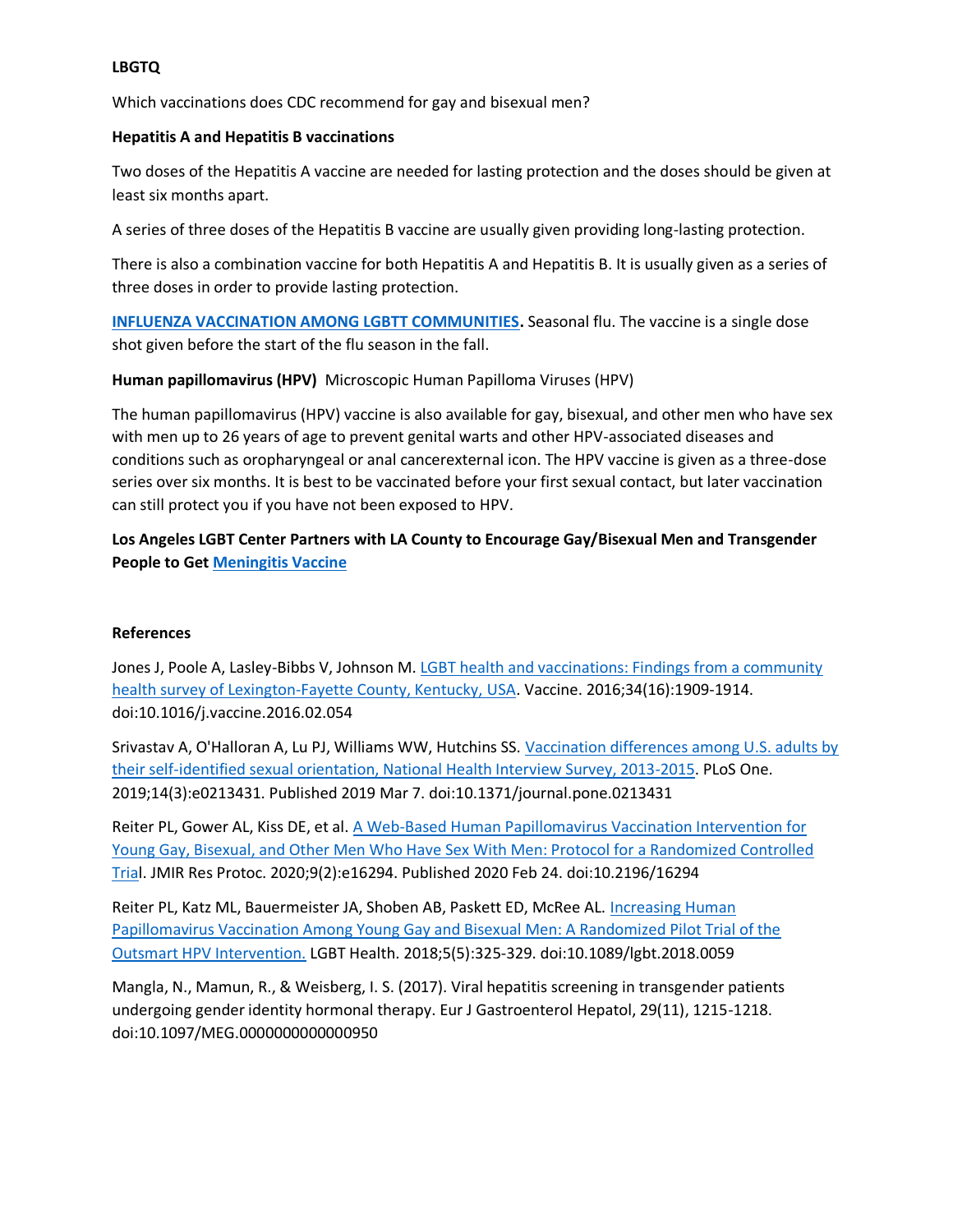### **Migrant Farm Workers**

**Vaccines.**

**Tuberculosis**. CDC. [Prevention and Control of Tuberculosis in Migrant Farm Workers](https://www.cdc.gov/mmwr/preview/mmwrhtml/00032773.htm) Recommendations of the Advisory Council for the Elimination of Tuberculosis.

[Vaccinations for Immigrant and Refugee Populations.](https://www.cdc.gov/immigrantrefugeehealth/pdf/revised-fact-sheet-fed-reg-notice-vaccination-immigration.pdf) CDC Current Vaccination Criteria for U.S. Immigration

[Foreign Language Terms Aids to Translating Foreign Immunization Records.](https://www.cdc.gov/vaccines/pubs/pinkbook/downloads/appendices/B/foreign-products-tables.pdf) (Minnesota Department of Health Immunization Program and Washington State Department of Health. May, 2019.

[Adult Immunization Schedule.](https://www.cdc.gov/vaccines/schedules/hcp/imz/adult.html#vacc-adult) CDC.

[Migrant and Seasonal Farmworkers: Health Insurance Coverage and Access to Care.](https://www.kff.org/wp-content/uploads/2013/01/migrant-and-seasonal-farmworkers-health-insurance-coverage-and-access-to-care-report.pdf) Kaiser Commission on Medicaid and the uninsured. (2005)

[Promoting Health Care Access to Lesbian, Gay, Bisexual, and Transgender \(LGBT\) Farmworkers.](https://www.lgbthealtheducation.org/wp-content/uploads/Promoting-Health-Care-Access-to-LGBT-Farmworkers-Final.pdf) Fenway Institute, July 2015.

## **Resources**

[Immunizations and Hispanic Americans.](https://minorityhealth.hhs.gov/omh/browse.aspx?lvl=4&lvlid=67) US DHHS Office of Minority Health.

[Immunizations.](https://www.migrantclinician.org/issues/immunizations) Migrant Clinicians Network.

[Vacunemonos.](https://www.nhcoa.org/our-work/nhcoa-programs/lets-get-vaccinated/) Lets get vaccinated.

[Striving to Improve Influenza Immunization Uptake in Hispanic Adults in New York State.](https://www.astho.org/StatePublicHealth/Striving-to-Improve-Influenza-Immunization-Uptake-in-Hispanic-Adults-in-New-York-State/12/08/17/) ASTHO. December 8, 2017.

[Combating Influenza Myths to Improve Influenza Immunization Uptake in Hispanic Communities.](https://www.youtube.com/watch?v=Zn0CmWf7z3I) ASTHO. Webinar.

[The Migrant Caravan, Central America, and Vaccination Rates.](https://www.cato.org/blog/migrant-caravan-central-america-vaccination-rates) Cato at Liberty. Nov. 1, 2018.

[Texting intervention reduces ER visits and improves vaccination rates among Latino families.](https://www.2minutemedicine.com/texting-intervention-reduces-er-visits-and-improves-vaccination-rates-among-latino-families/) December 26, 2019.

[HPV vaccine uptake highest in Hispanic, low-income communities.](https://www.fredhutch.org/en/news/center-news/2016/01/HPV-vaccine-highest-hispanic-low-income-communities.html) Fred Hutchinson Cancer Research Center.

## **References**

Tse, SC et al. [Racial/Ethnic differences in influenza and Pneumococcal Vaccination rates among older](https://www.cdc.gov/pcd/issues/2018/18_0101.htm)  [adults in New York City and Los Angeles and Orange County.](https://www.cdc.gov/pcd/issues/2018/18_0101.htm) Preveting Chronic Disease. 2018. 15:18010. DOI: http://dx.doi.org/10.5888/pcd15.180101external icon.

Furgurson KF, Sandberg JC, Hsu FC, Mora DC, Quandt SA, Arcury TA. HPV Knowledge and Vaccine [Initiation Among Mexican-Born Farmworkers in North Carolina](https://www.ncbi.nlm.nih.gov/pmc/articles/PMC6237648/pdf/nihms-994761.pdf). Health Promot Pract. 2019;20(3):445‐ 454. doi:10.1177/1524839918764671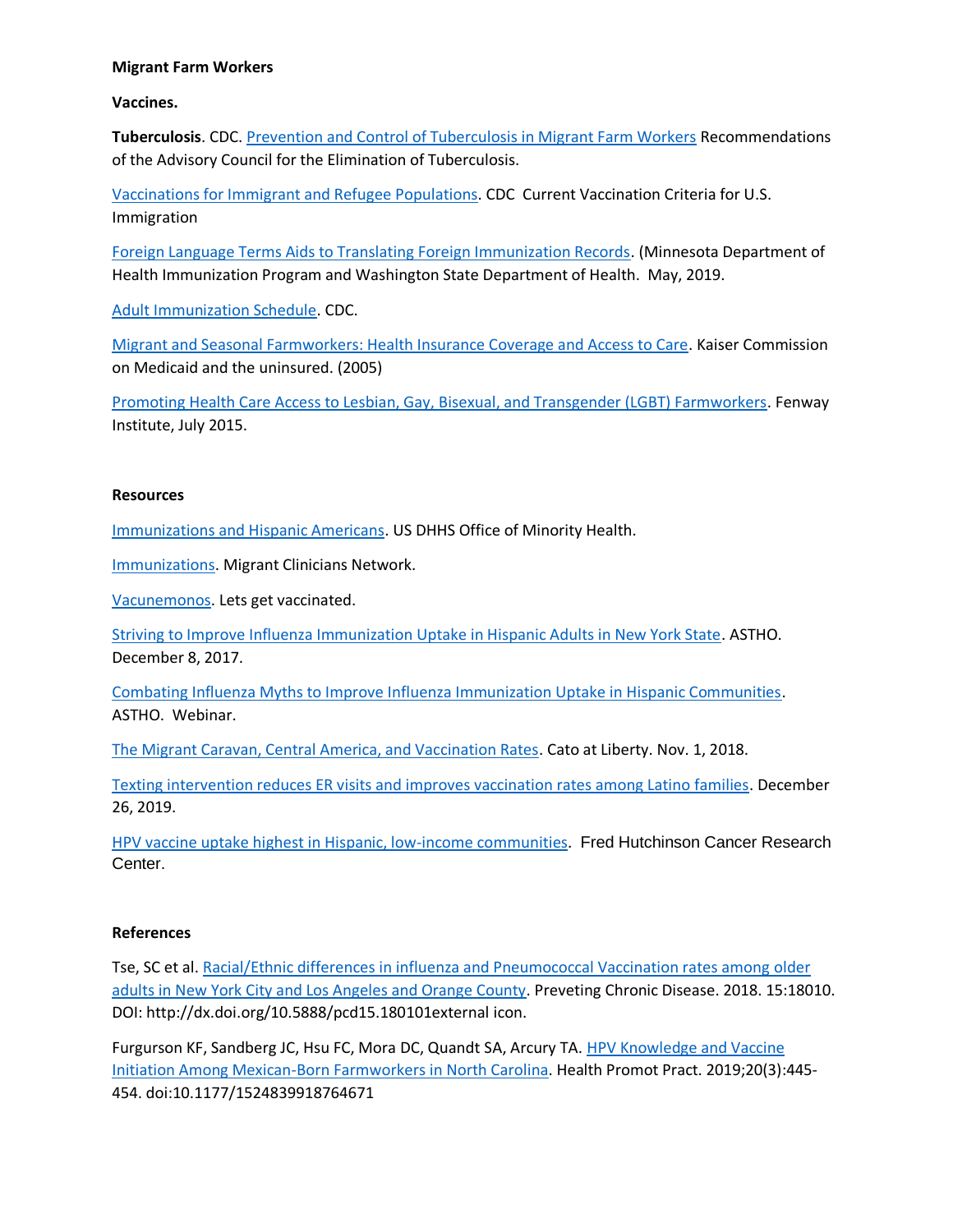Galbraith KV, Lechuga J, Jenerette CM, Moore LA, Palmer MH, Hamilton JB[. Parental acceptance and](https://www.sciencedirect.com/science/article/abs/pii/S0277953616302027?via%3Dihub)  [uptake of the HPV vaccine among African-Americans and Latinos in the United States: A literature](https://www.sciencedirect.com/science/article/abs/pii/S0277953616302027?via%3Dihub)  [review](https://www.sciencedirect.com/science/article/abs/pii/S0277953616302027?via%3Dihub). Soc Sci Med. 2016;159:116‐126. doi:10.1016/j.socscimed.2016.04.028

Haviland AM, Elliott MN, Hambarsoomian K, Lurie N. [Immunization disparities by Hispanic ethnicity and](https://jamanetwork.com/journals/jamainternalmedicine/fullarticle/226490)  [language preference](https://jamanetwork.com/journals/jamainternalmedicine/fullarticle/226490). Arch Intern Med. 2011;171(2):158‐165. doi:10.1001/archinternmed.2010.499

Adorador, A. [Perceived barriers to immunizations as identified by Latino mothers.](https://onlinelibrary.wiley.com/doi/abs/10.1111/j.1745-7599.2011.00632.x) Journal of the American Academy of Nurse Practitioners. 23, 9.

Lu PJ, O'Halloran A, Williams WW, Lindley MC, Farrall S, Bridges CB. Racial and Ethnic Disparities in Vaccination Coverage Among Adult Populations in the U.S. Am J Prev Med. 2015;49(6 Suppl 4):S412‐ S425. doi:10.1016/j.amepre.2015.03.005

# **Luque, J. S., & Castaneda, H. (2013). Delivery of mobile clinic services to migrant and seasonal farmworkers: a review of practice models for community-academic partnerships. J Community Health, 38(2), 397-407. doi:10.1007/s10900-012-9622-4**

Postema, A. S., Breiman, R. F., & National Vaccine Advisory, C. (2000). Adult immunization programs in nontraditional settings: quality standards and guidance for program evaluation. MMWR Recomm Rep, 49(RR-1), 1-13.

Truman, B. I., Tinker, T., Vaughan, E., Kapella, B. K., Brenden, M., Woznica, C. V., . . . Lichtveld, M. (2009). Pandemic influenza preparedness and response among immigrants and refugees. Am J Public Health, 99 Suppl 2(S2), S278-286. doi:10.2105/AJPH.2008.154054